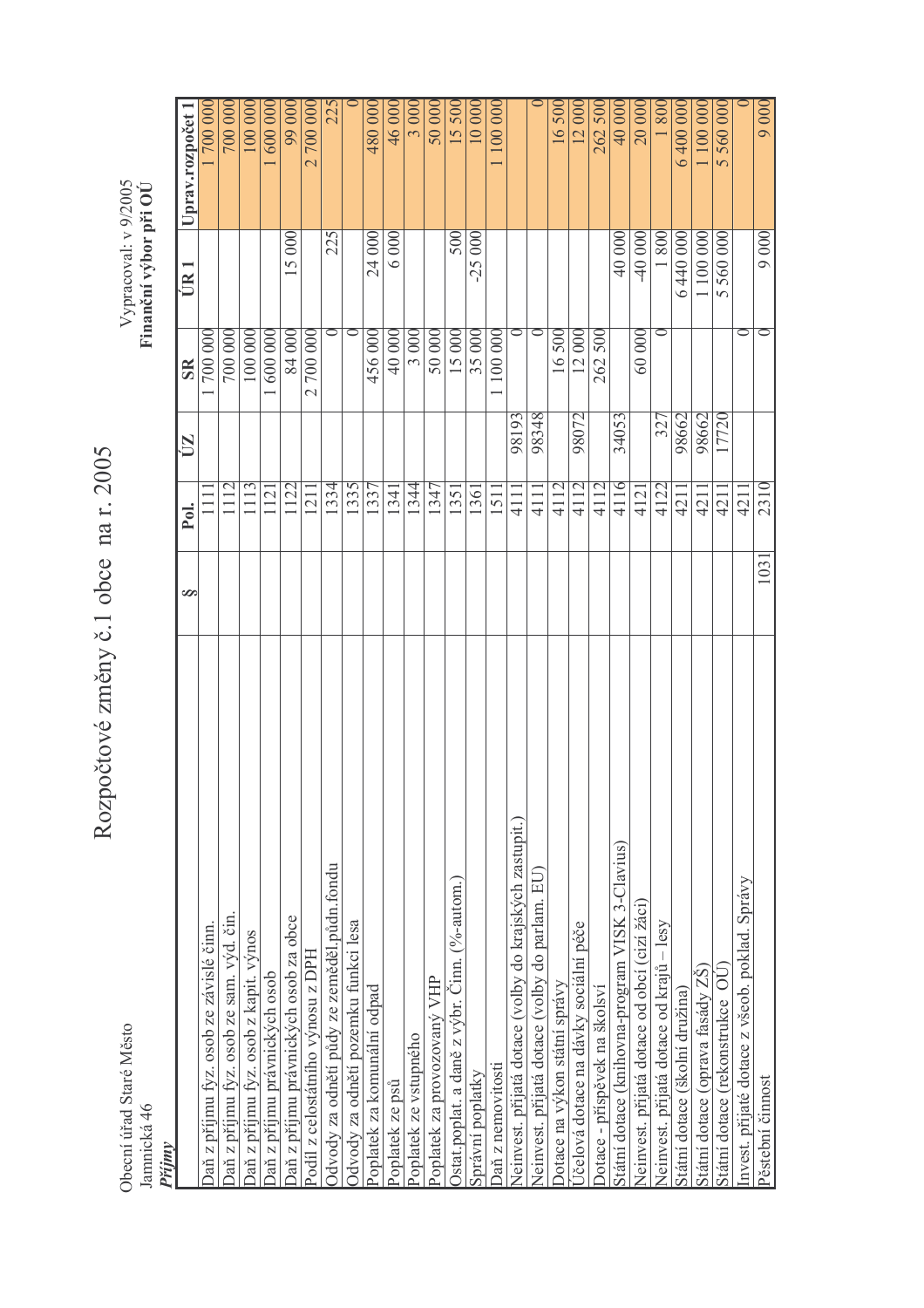Rozpočtové změny č.1 obce na r. 2005

Obecní úřad Staré Město<br>Jamnická 46<br>**Příjmy** 

 ${\rm Vypracoval: v}~9/2005$  Finanční výbor při ${\rm O}{\rm U}$ 

|                                                     | œ.   | Pol.             | ÚZ | SR                     | ŰR.                             | Uprav.rozpočet 1                         |
|-----------------------------------------------------|------|------------------|----|------------------------|---------------------------------|------------------------------------------|
| Činnost MS-příjmy z úhrad vydobýv. Prostoru         |      | 2343             |    | 000<br>25              | 000<br>$\overline{\mathcal{C}}$ | $27\,000$                                |
| Předškol. zařízení-příjmy z poskyt. služ.           | 3111 | 211              |    | ੇ∣                     |                                 |                                          |
| Škol. druž. a kluby-příjmy z poskyt.služ.           | 3143 | 211              |    | $\circ$                |                                 |                                          |
| Činnosti knihovnic.-příjmy z poskyt. Služ.          | 3314 | 211              |    | 000                    |                                 | $\widetilde{00}$                         |
| Ordinace-příjmy z poskyt. Služeb                    | 3519 | 211              |    | 800<br>$\overline{S}$  |                                 | 80<br>$\overline{S}$                     |
| BH-příjmy z poskytování služeb                      | 3612 | 211              |    | 20 000                 |                                 | 20 00                                    |
| BH-příjmy z pronájmu ost. nemov.aj. částí           | 3612 | 2132             |    | 120 000                |                                 | 120 00                                   |
| Pohřebnictví-příjmy z poskytování služeb            | 3632 | 211              |    | 12 000                 | 2000                            | 14 000                                   |
| Příjmy z prodeje z ostatních HIM (plynovody)        | 3633 | 3113             |    |                        |                                 |                                          |
| Sběr a svoz kom. odpadů-příjmy z poskyt             | 3722 | 211              |    | 70 000                 | $-40000$                        | 30 000                                   |
| Přijaté sanční platby                               | 3769 | 2210             |    |                        |                                 |                                          |
| Pečovatel. služba-příjmy z poskytov. služ.          | 4314 | 211              |    | 000<br>$\frac{8}{18}$  |                                 | 18 00                                    |
| Činnost MS-příjmy z poskytov. Služ                  | 6171 | 211              |    | 000                    |                                 | $\bar{\odot}$                            |
| Cinnost MS-příjmy z pronájmu pozemku                | 6171 | 213              |    | 780000                 |                                 | 78 00                                    |
| Činnost MS-příjmy z pronájmu ost. nemov. A j.č      | 617  | 2132             |    | 78 000                 | 6 000                           | 84 000                                   |
| Cinnost MS-příjmy z pronájmu movit. Věci            | 6171 | 2133             |    | 15 000                 |                                 | 15 000                                   |
| Budovy                                              | 617  | 215              |    |                        | 600                             | 60(                                      |
| Přijmy z prodeje z krátk. a dlouh. Majetku          | 6171 | 2310             |    |                        | 1600                            | 60 <sup>°</sup>                          |
| Přijaté nekapitálové příspěvky a náhrady            | 617  | 2324             |    | O                      | 25 000                          | 25 000                                   |
| Ostatní nedaňové příjmy                             | 617  | 2329             |    | 000<br>45              | 14 000                          | 59 000                                   |
| Cinnost MS-příjmy z prodeje pozemku.                | 6171 | $\frac{3111}{2}$ |    | $\circ$                |                                 |                                          |
| Cinnost MS-příjmy z prodeje ost. nemovit. a j.č.    | 6171 | 3113             |    | O                      | 104 000                         | 104 000                                  |
| Příjmy z prodeje akcií                              | 6171 | 3201             |    | ⊂                      |                                 |                                          |
| Obecné příjmy a výdaje z finančních operací (úroky) | 6310 | 2141             |    | 70000                  | 10 000                          | <b>0008</b>                              |
| Stav k 31.12.2004                                   |      | 8115             |    | 315<br>421<br>$\Omega$ |                                 | $\overline{31}$<br>421<br>$\overline{S}$ |
| Ost. příjmy z fin. Vypoř. Z předcho. let -DPPzaO    | 6402 | 2222             |    | $\circ$                |                                 |                                          |
| Jhrazení splátky dlouhodob. přijatých půjček        |      | 8124             |    | $\bullet$              |                                 |                                          |
|                                                     |      |                  |    |                        |                                 |                                          |
| Příjmy celkem                                       |      |                  |    | 14914115               | 13 256 725                      | 28 130 840                               |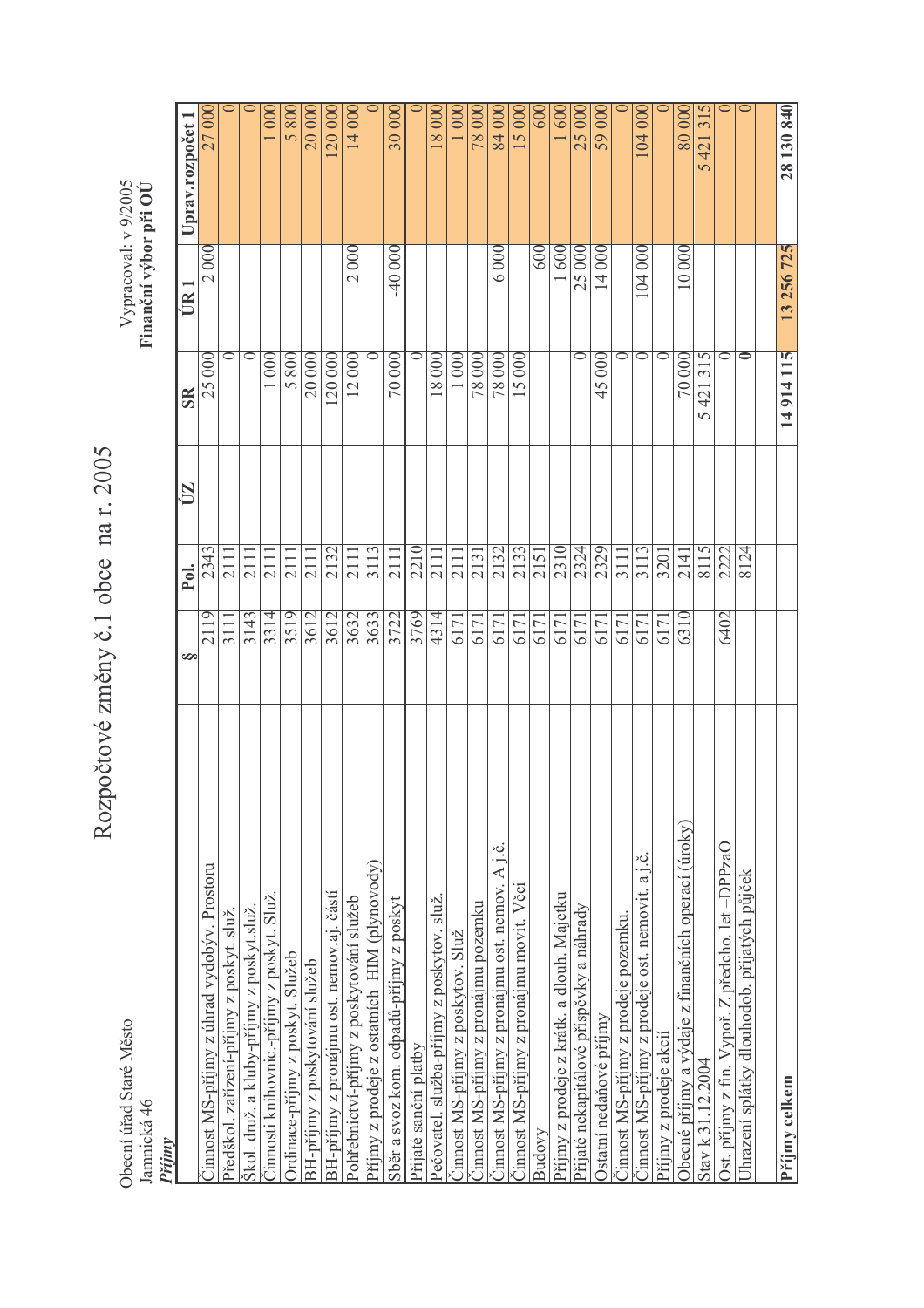|                                        | Rozpočtové změny č.1 obce na r. 2005 |                         |                                               |            |
|----------------------------------------|--------------------------------------|-------------------------|-----------------------------------------------|------------|
| Obecní úřad Staré Město<br>Jamnická 46 |                                      |                         | Vypracoval: v 9/2005<br>Finanční výbor při OU |            |
| Příjmy-rekapitulace                    |                                      |                         |                                               |            |
|                                        |                                      |                         |                                               |            |
| Název kapitoly –činnost                |                                      | $\overline{\textbf{S}}$ | JR 1                                          | E          |
|                                        |                                      |                         |                                               |            |
| řída 1 - Daňové příjmy                 |                                      | 8583000                 | 20725                                         | 8 603 725  |
| Tida 2 - Nedaňové příjmy               |                                      | 558800                  | 30 200                                        | 589 000    |
| ľřída 3 - Kapitálové příjmy            |                                      |                         | 104 000                                       | 104 000    |
| l'Hda 4 - Přijaté dotace               |                                      | 351 000                 | 13 061 800                                    | 13412800   |
|                                        |                                      |                         |                                               |            |
|                                        |                                      |                         |                                               |            |
| Příjmy celkem třída 1-4                |                                      | 9492800                 |                                               | 22 709 525 |
| Fida 8 - Financování - PS - BU         |                                      | 5421315                 |                                               | 5421315    |
|                                        |                                      | 14914115                |                                               | 28 130 840 |
| Celková úprava rozpočtu                |                                      |                         | 13216725                                      | 13 216 725 |
|                                        |                                      |                         |                                               |            |